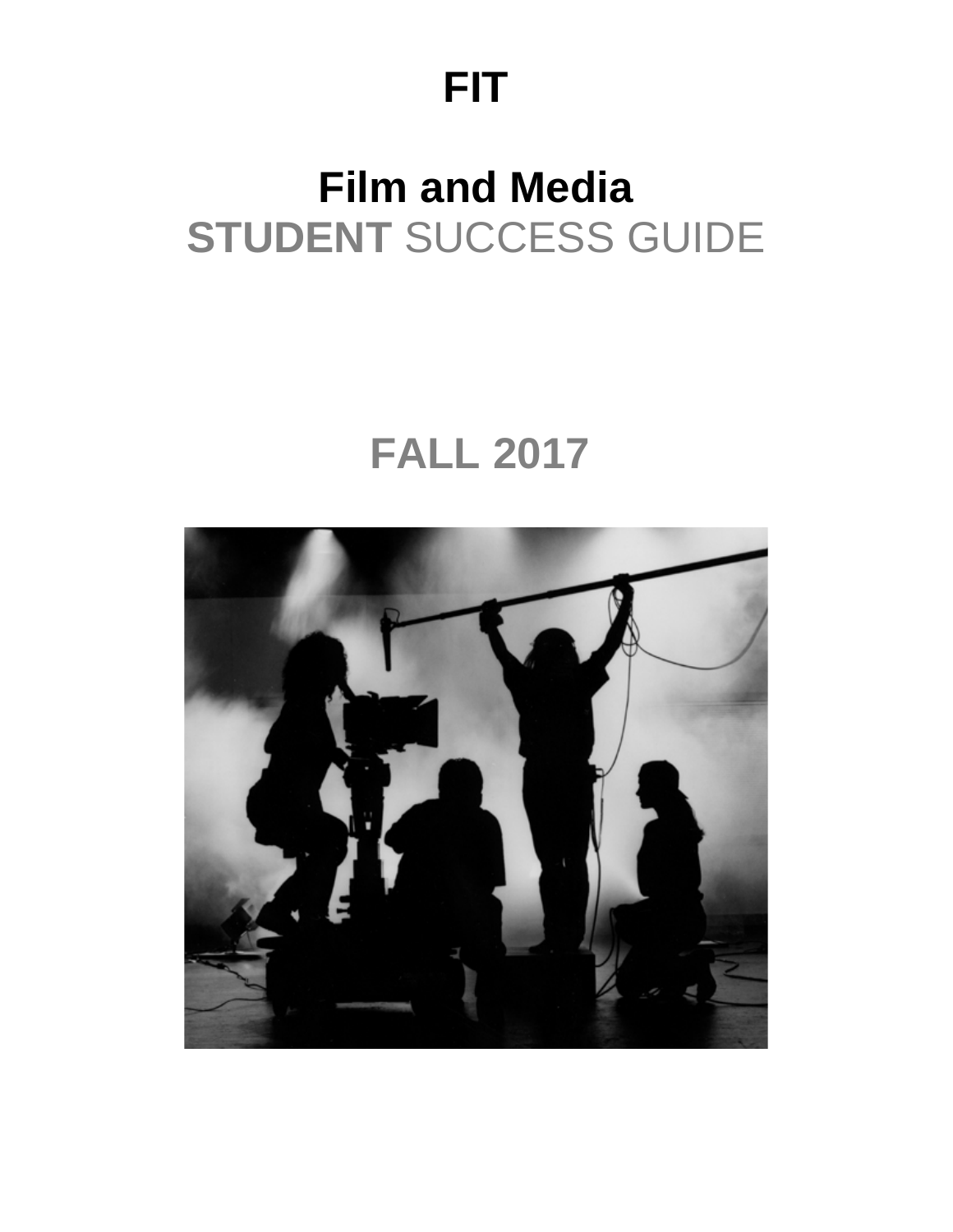### **Film, Media & Performing Arts Department Contacts**

| Department Chair:           | Prof. William Mooney<br>William_Mooney@fitnyc.edu<br>AX-17, Dubinsky Bldg. (inside AX-13)<br>212.217.3546                                            |
|-----------------------------|------------------------------------------------------------------------------------------------------------------------------------------------------|
| <b>Associate Professor:</b> | Assoc. Prof. Michelle Handelman<br>Michelle Handelman@fitnyc.edu<br>AX-20, Dubinsky Bldg. (inside AX-13)<br>212.217.3352                             |
| Dept. Coordinator:          | Amy Zaborowski, Amy Zaborowski@fitnyc.edu<br>AX-13, Dubinsky Bldg.<br>212.217.4220                                                                   |
| Equipment Office:           | D-210, Pomerantz Bldg.<br>Andrew Lewis, Andrew_Lewis@fitnyc.edu<br>212.217.4238<br>Nicholas Steindorf, Nicholas_Steindorf@fitnyc.edu<br>212.217.4245 |

The Film and Media major is housed within the Film, Media & Performing Arts Department. Department offices are located in the A-Bldg., Suite AX-13, also known as Dubinsky Building.

The Film, Media & Performing Arts Department is housed within the School of Liberal Arts. School of Liberal Arts offices are located in the B-Bldg., Rm. B-623.

Questions about the program should be addressed to the appropriate contacts listed above.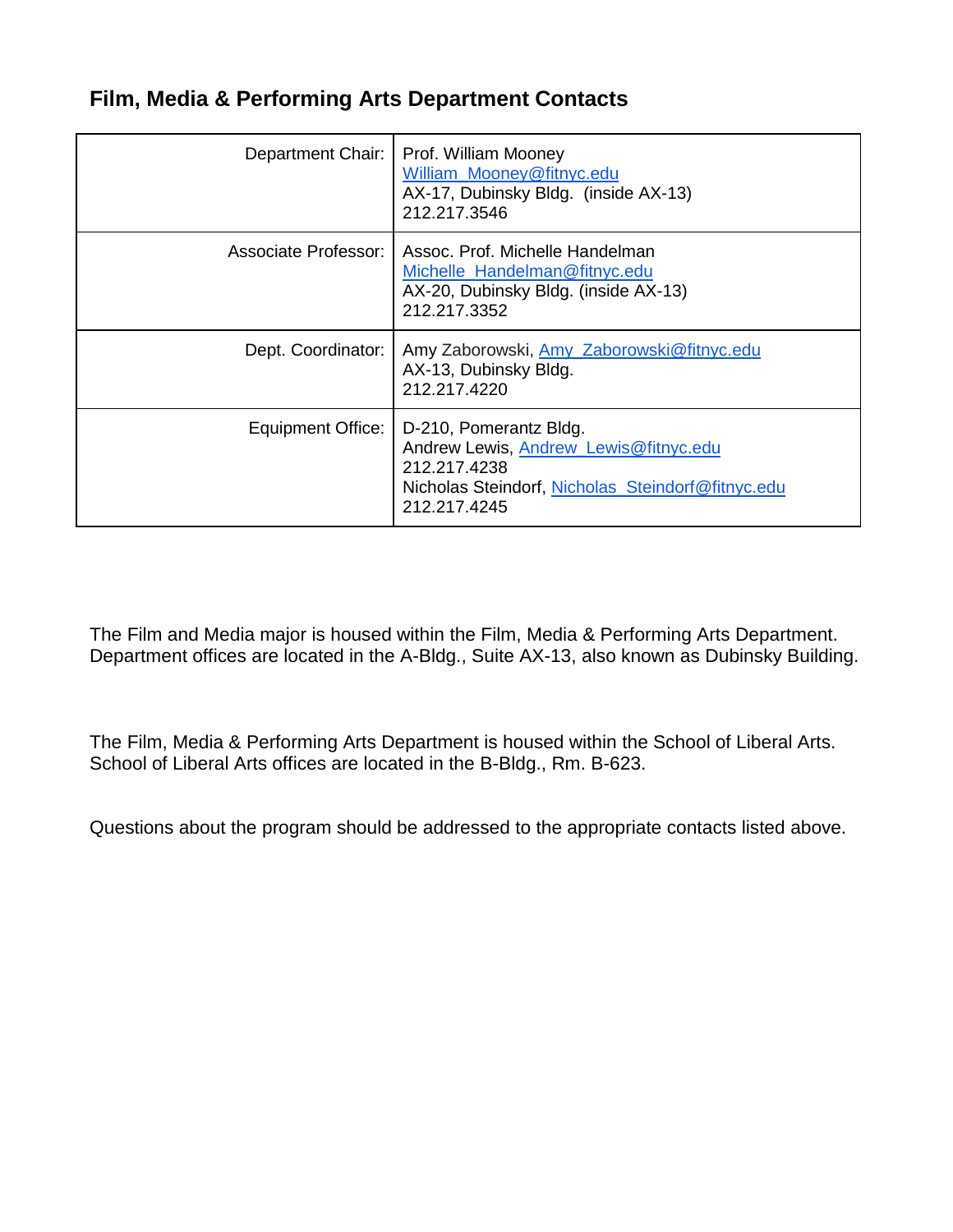## **Getting Started**

| FIT Photo ID           | You must have your ID to enter the campus and to borrow equipment from the Film and<br>Media Equipment Room. FIT security guards ask everyone to display their ID cards in order<br>to keep the campus safe. To get an ID, go to the Security Office: D-442.                                                                                                                                                                                                                           |
|------------------------|----------------------------------------------------------------------------------------------------------------------------------------------------------------------------------------------------------------------------------------------------------------------------------------------------------------------------------------------------------------------------------------------------------------------------------------------------------------------------------------|
| <b>Office Hours</b>    | Every instructor maintains weekly office hours. This is the best way to speak privately with a<br>faculty member. Film, Media, and Performing Arts department offices are in the A building in<br>the sub-basement near the gym. Main Office AX-13.                                                                                                                                                                                                                                    |
| Contact Info           | Know your instructor's contact information (email, phone number, and office number) and<br>how they prefer to be contacted.                                                                                                                                                                                                                                                                                                                                                            |
| Email                  | You are required to use your FIT email address. All Film and Media communication will go<br>to your FIT email address. Check it daily for emails from the school, department and<br>instructor. Most courses at FIT require that you do a portion of your work in the online<br>course management system. Your FIT email address, username and password must be up<br>to date. The IT Help desk located in C-305 will assist in the resolution of computer related<br>problems.        |
| FIT Catalog            | It is important that you become familiar with the FIT catalog. View or download the catalog<br>here: http://www.fitnyc.edu/academics/undergraduate-catalog/index.php<br>On the FIT website you will find the latest information about registration, tuition, financial aid<br>and other types of assistance, the academic calendar, campus facilities, attendance<br>requirements, student and academic affairs, and links to the Film and Media department<br>AAS and BS major pages. |
| Major Page             | The major pages of the FIT catalog provide a quick overview of the courses you must<br>successfully complete in order to obtain either the AAS or BS degrees. You must either take<br>all the courses listed or confirm that the department chair and the Registrar approve transfer<br>credits from other schools and/or course substitutions. Transfer credits should be resolved in<br>your second semester, well before graduation.                                                |
| <b>Rosters</b>         | Your name should appear on the roster for every class you take. If your name is not on the<br>class roster, see the dept chair in office AX-17 before the end of the first week of the<br>semester (the drop/add period).                                                                                                                                                                                                                                                              |
| Academic<br>Advisement | All questions regarding academics, in particular degree requirements, transfer credit, elective<br>choices, etc. should be directed to the a counselor in the Advisement Center:<br>Feldman Center, C-402, tel. 212 217.3080. advisementcenter@fitnyc.edu                                                                                                                                                                                                                              |

# **FIT Safety & Security**

| Medical<br>Emergencies | Health Services is located in office A402 and reached by dialing 212.217.4190. Should you<br>Become seriously injured, your professor will call Security and you will be helped to Health<br>Services. If you cut yourself, feel as if you are coming down with something, or etc. go to<br><b>Health Services.</b> |
|------------------------|---------------------------------------------------------------------------------------------------------------------------------------------------------------------------------------------------------------------------------------------------------------------------------------------------------------------|
|                        |                                                                                                                                                                                                                                                                                                                     |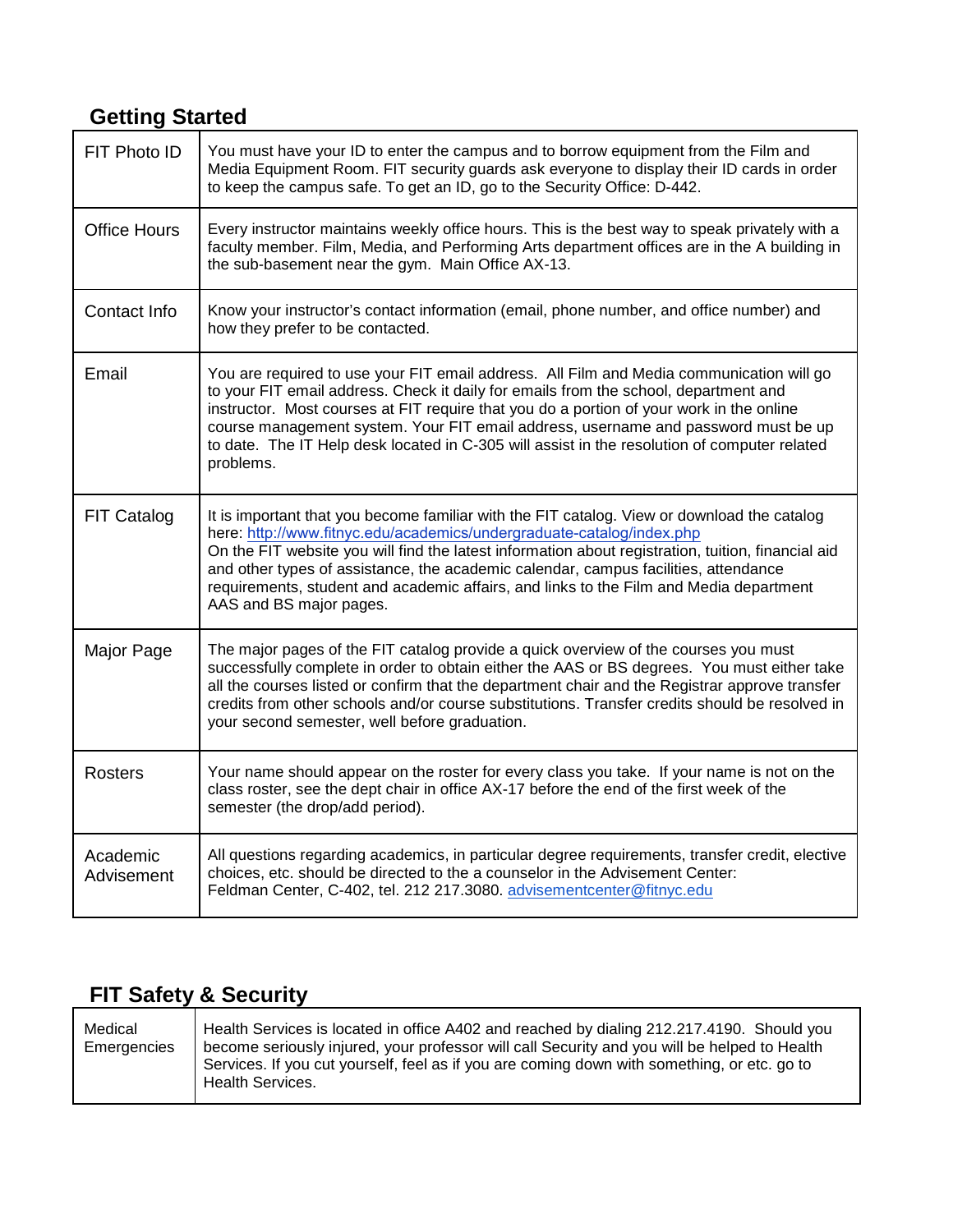| Security     | The school's Security Dept. can be reached by dialing x77777 from the dorms,<br>212-217-7777 from off campus, or from the red phones the hallways around school. |
|--------------|------------------------------------------------------------------------------------------------------------------------------------------------------------------|
| Lost & Found | The lost and found is located in the main Security Dept located in room D442.<br>NEVER LEAVE ANY PERSONAL BELONGINGS OR SCHOOL EQUIPMENT UNATTENDED.             |

### **Equipment and Supply List for 1st Semester Film Students**

Student pricing is available on all recommended equipment and supplies through [MyFIT.fitnyc.edu](http://myfit.fitnyc.edu/) (once logged in, click the "Announcements and Web Resources" tab, then scroll to "FIT Associated Stores") Other discounts can be found at [mac-on-campus.com.](http://mac-on-campus.com/)

### **Required Equipment and Insurance:**

All entering freshmen are **required** to have their own camera as specified below.

- Canon DSLR EOS camera with removable lens.
- Media Card specific to your camera: 16GB Class 10 or higher.
- External Hard Drive: 500gb Minimum (recommend either Lacie or G-Drive).
- Rechargeable AA Batteries.
	- Insurance MUST be purchased in order to check out equipment and participate in classes.
		- To purchase, go to<http://www.collegestudentinsurance.com/>
		- Select: New York
		- Select: Fashion Institute of Technology (Photo/Film)
		- Fill in the required information as well as the payment and you will be insured for one year on all equipment checkouts.
		- Email proof of your insurance to andrew lewis@fitnyc.edu at the FAM Equip Cage.

## **Recommended Equipment:**

**Digital Editing:** 

Apple: MacBook Pro (laptop) or iMac (desktop)

#### **Mac OS**

- Multicore Intel processor with 64-bit support
- Mac OS X v10.7 or v10.8
- 4GB of RAM (minimum)
- 1024x768 display (1280x800 recommended) with OpenGL 2.0, 16-bit color, and 512MB of VRAM (1GB recommended.

#### **Software**:

Latest versions of Adobe CC Suite, which can be obtained at a student rate through [MyFIT.fitnyc.edu](http://myfit.fitnyc.edu/)

### **Storage and Transportation:**

- Folding luggage cart to transport your equipment to and from school.
- Temporary 24 hour lockers can be checked out through the FAM Equip Cage.
- Personal on-campus lockers can be obtained by finding an empty locker, then going to the Security

Office in D-442 and giving them the locker # you would like to use.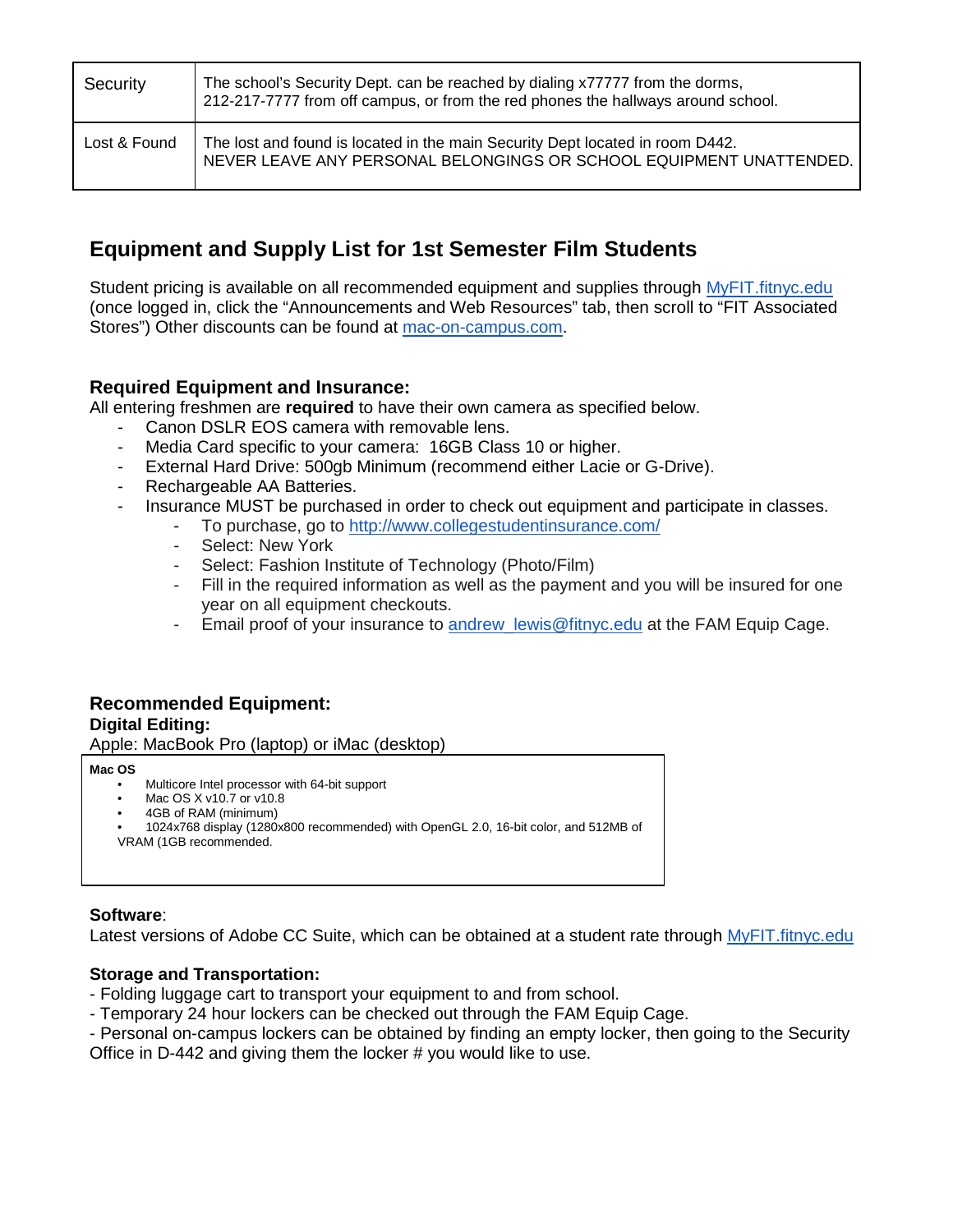#### **Bringing Actors/Guests on Campus for a Film Shoot**

You must get permission to bring guests on campus who aren't FIT students. Print out a list of your guests, along with the day and time they will arrive, and go to security to get it stamped AT LEAST A DAY BEFORE their arrival. Then on the day your guests arrive, go to the Feldman Center lobby to pick up your guest. Your guest must have id on them. The permission form and instructions can be found on the next page. There is no guarantee that forms received with less than 24 hours notice will be signed and posted.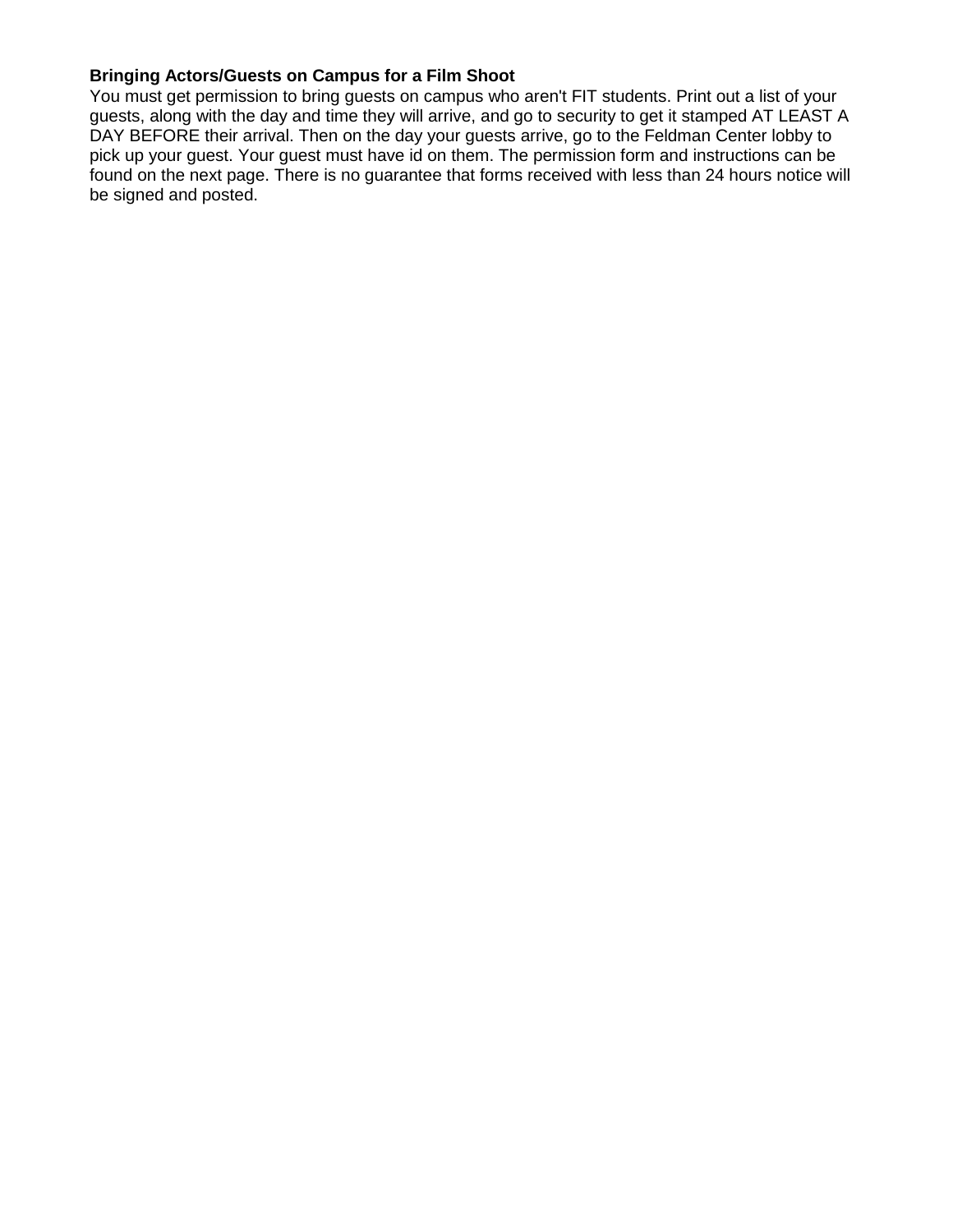

Seventh Avenue at 27 Street New York City 10001-5992 www.fitnyc.edu

## **MEMO**

From William Mooney, Chairperson Department Film, Media, and Performing Arts

To Feldman (C) Lobby Public Safety Team

Subject Please allow the following models onto campus (one name per line)

Date:\_\_\_\_\_\_\_\_\_\_\_\_\_\_\_\_\_\_\_\_\_\_\_\_\_

Time:\_\_\_\_\_\_\_\_\_\_\_\_\_\_\_\_\_\_\_\_\_\_\_\_\_

They will be working with Film and Media Student **\_\_\_\_\_\_\_\_\_\_\_\_\_\_\_\_\_\_\_\_\_\_\_\_** in one of the Film and Media studios on the second floor of the Pomerantz Center

\_\_\_\_\_\_\_\_\_\_\_\_\_\_\_\_\_\_\_\_\_\_\_\_\_\_\_ \_\_\_\_\_\_\_\_\_\_\_\_\_\_\_\_\_\_\_\_\_\_\_\_\_\_

\_\_\_\_\_\_\_\_\_\_\_\_\_\_\_\_\_\_\_\_\_\_\_\_\_\_\_ \_\_\_\_\_\_\_\_\_\_\_\_\_\_\_\_\_\_\_\_\_\_\_\_\_\_

\_\_\_\_\_\_\_\_\_\_\_\_\_\_\_\_\_\_\_\_\_\_\_\_\_\_\_ \_\_\_\_\_\_\_\_\_\_\_\_\_\_\_\_\_\_\_\_\_\_\_\_\_\_

Thank You.

Note: If you are bringing the guest on campus during a class, please have the professor sign the form. If you are bringing the guest on campus during open studio, please have the appropriate technologist sign the form.

| Professor (please print name) |        |  |
|-------------------------------|--------|--|
| <b>Andrew Lewis</b>           | X74238 |  |
| <b>Nicholas Steindorf</b>     | X74245 |  |

A State University of New York College of Art and Design, Business and Technology